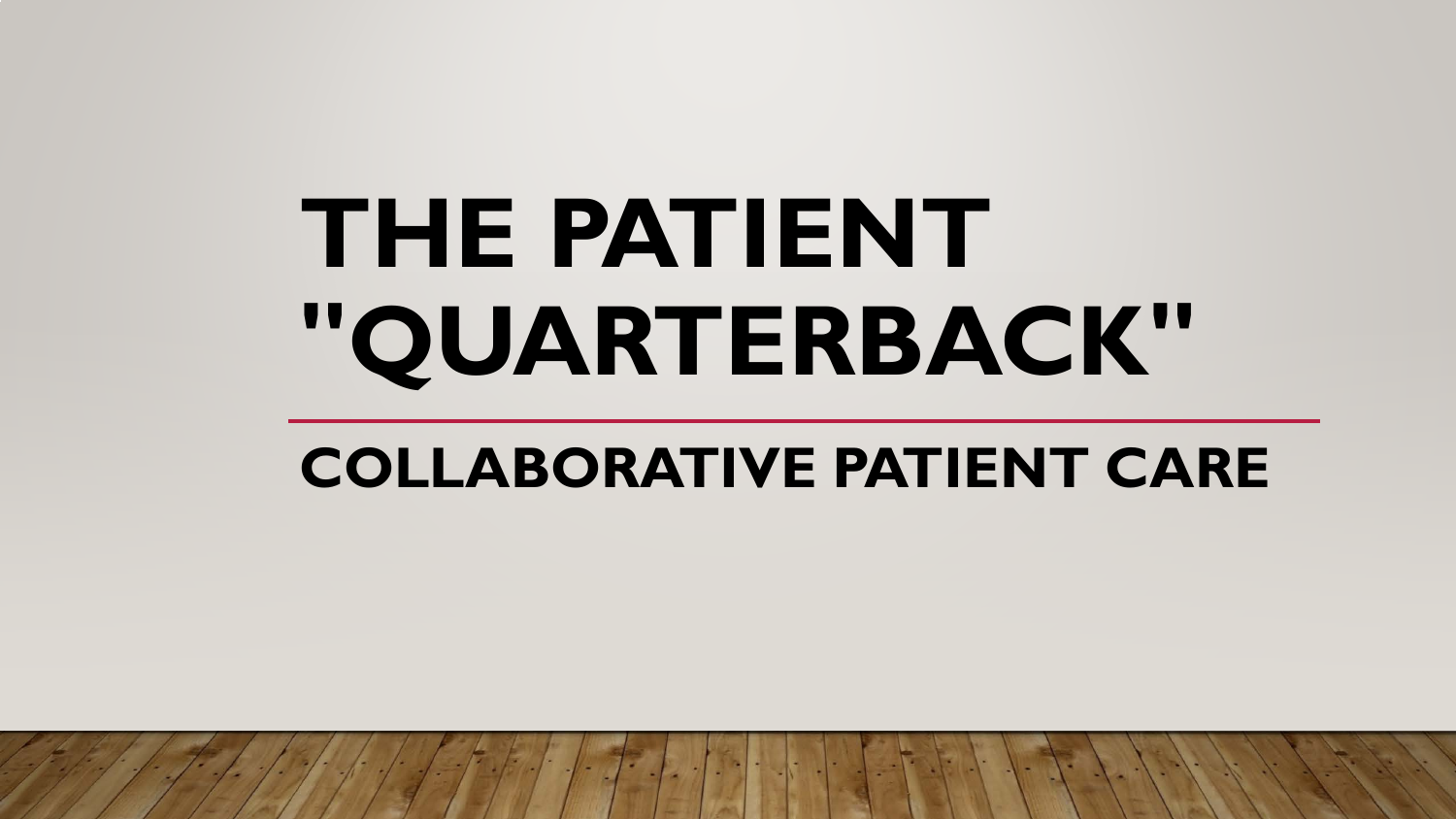#### PRESENTERS DISCLOSURE

- Presenters: Penny Borghesan Marina Grant Patricia Mooney C. Joe Tabler
- **Relationships that may introduce potential bias and/or conflict of interest:**
	- **No member of the panel have relationships to declare.**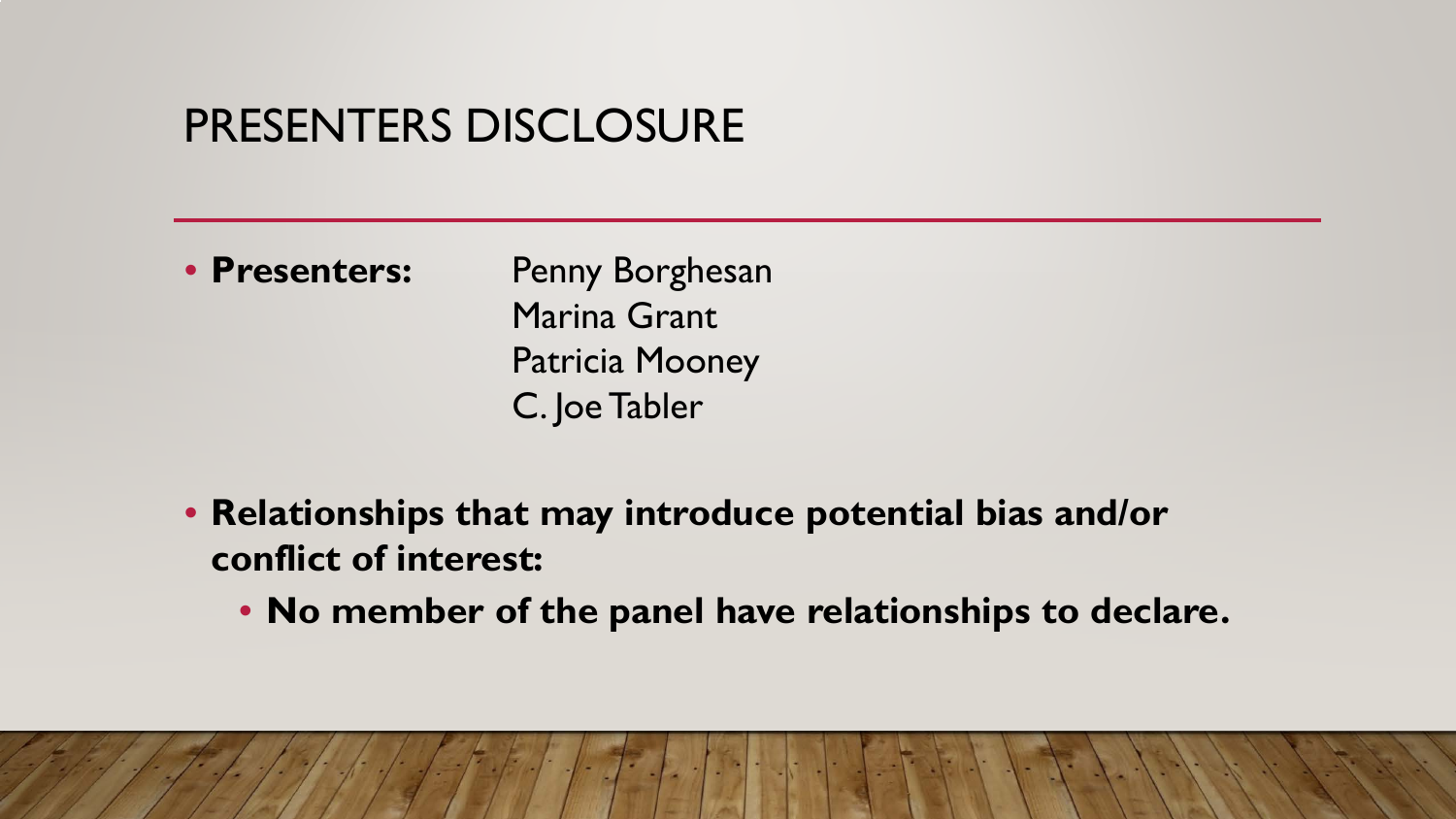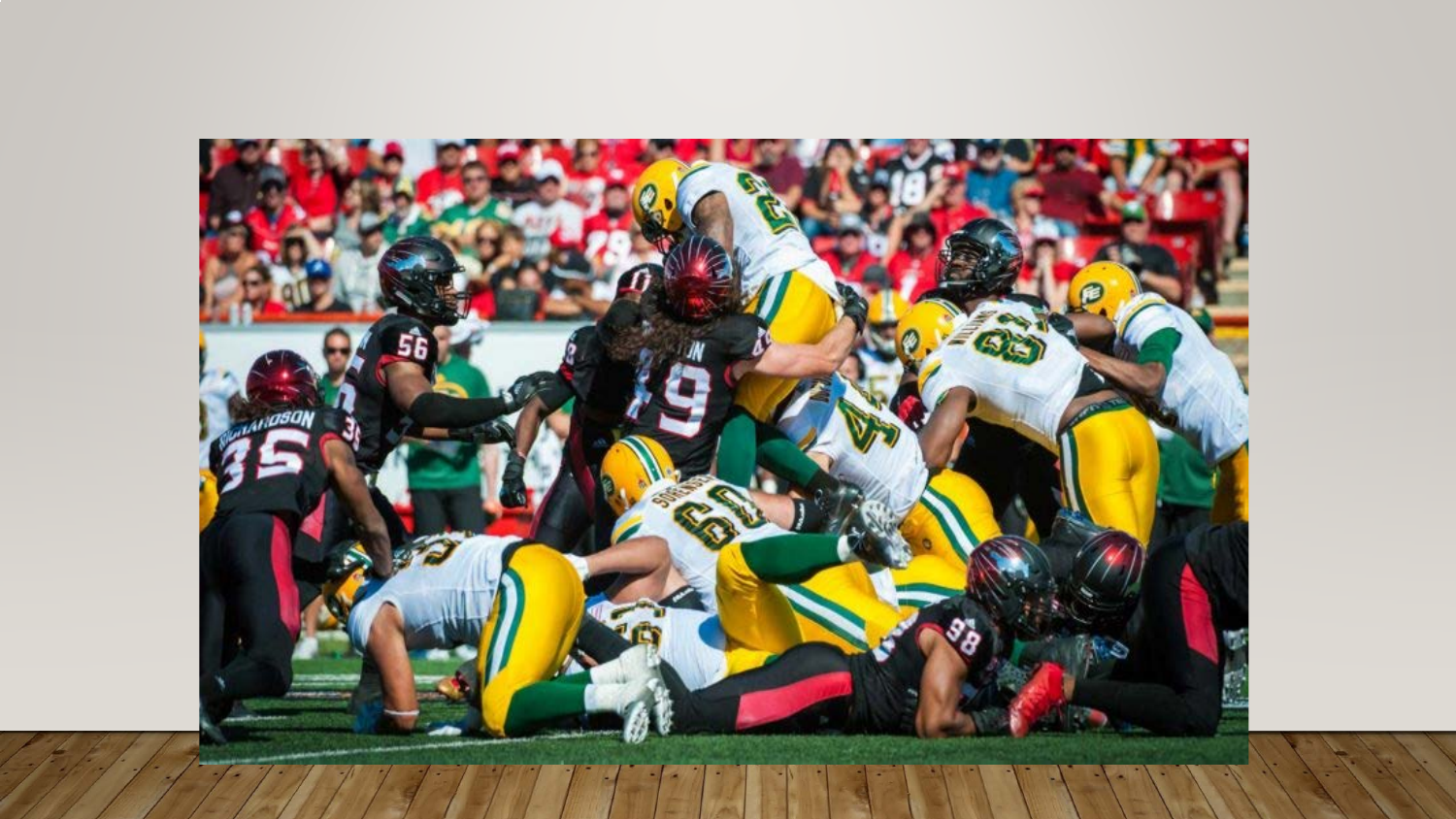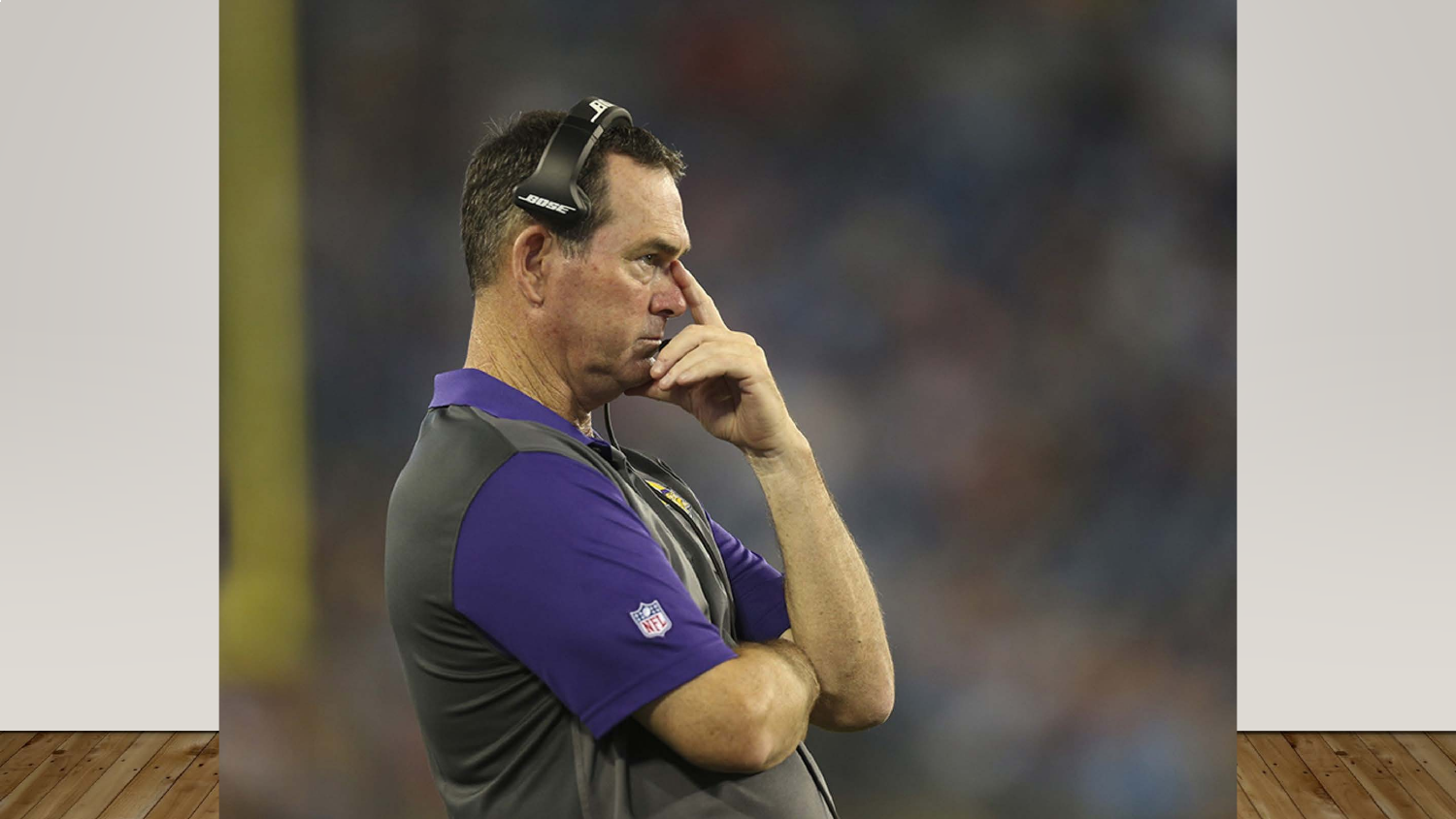#### WORKING MODEL OF BEING PATIENT CENTERED

• "If physicians *healthcare* professionals view themselves as experts whose job is to get patients to behave in ways that reflect that expertise, both will continue to be frustrated…Once physicians *healthcare* professionals recognize patients as experts on their own lives, they can add their medical expertise to what patients know about themselves to create a plan that will help patients achieve their goals."

Funnell & Anderson JAMA 2000;284:1709; annotated 2017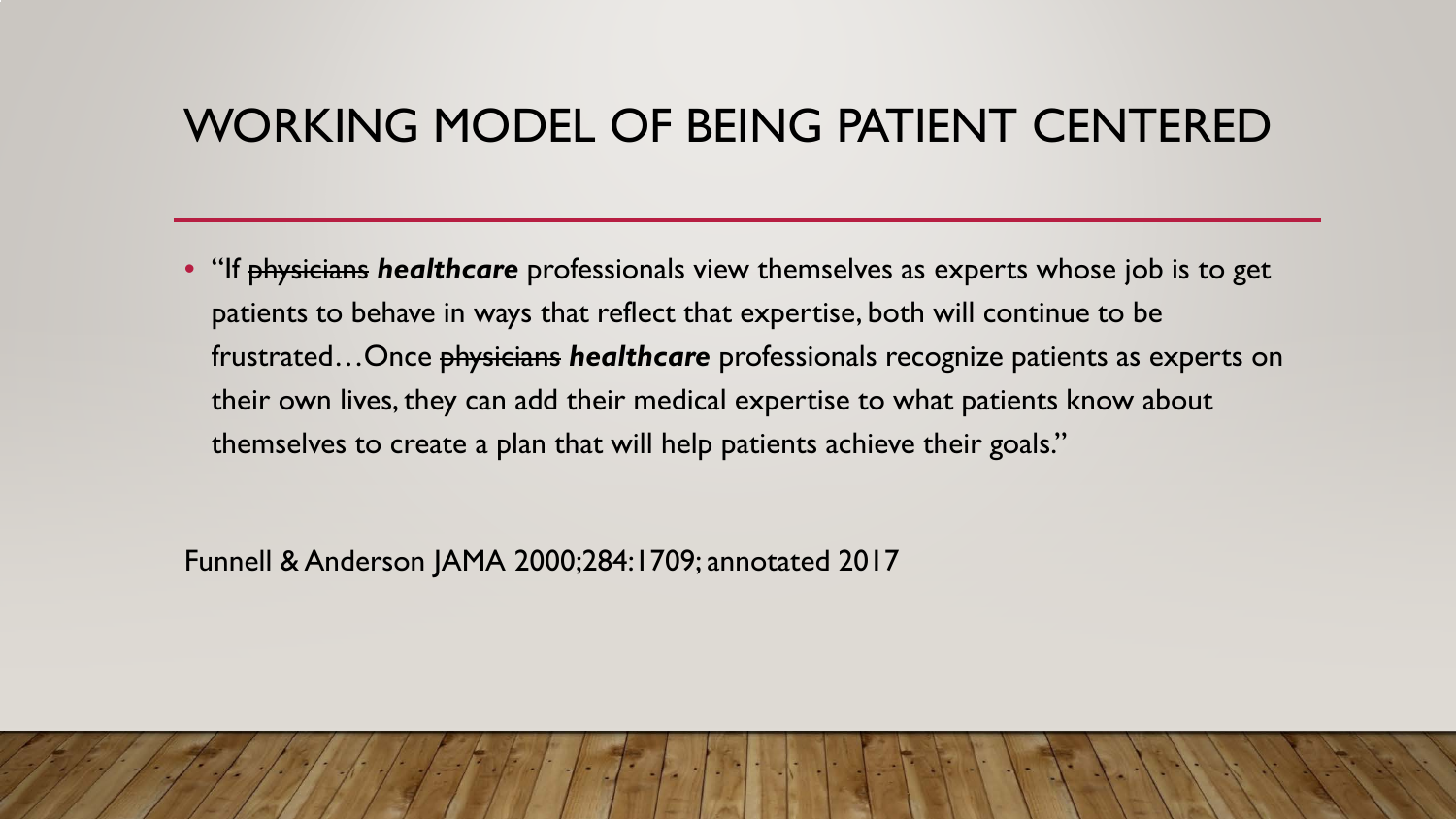#### NEWS HEADLINE

# **HEALTH AFFAIRS BLOG**

Where's The Patient In The Patient-Centered Medical Home?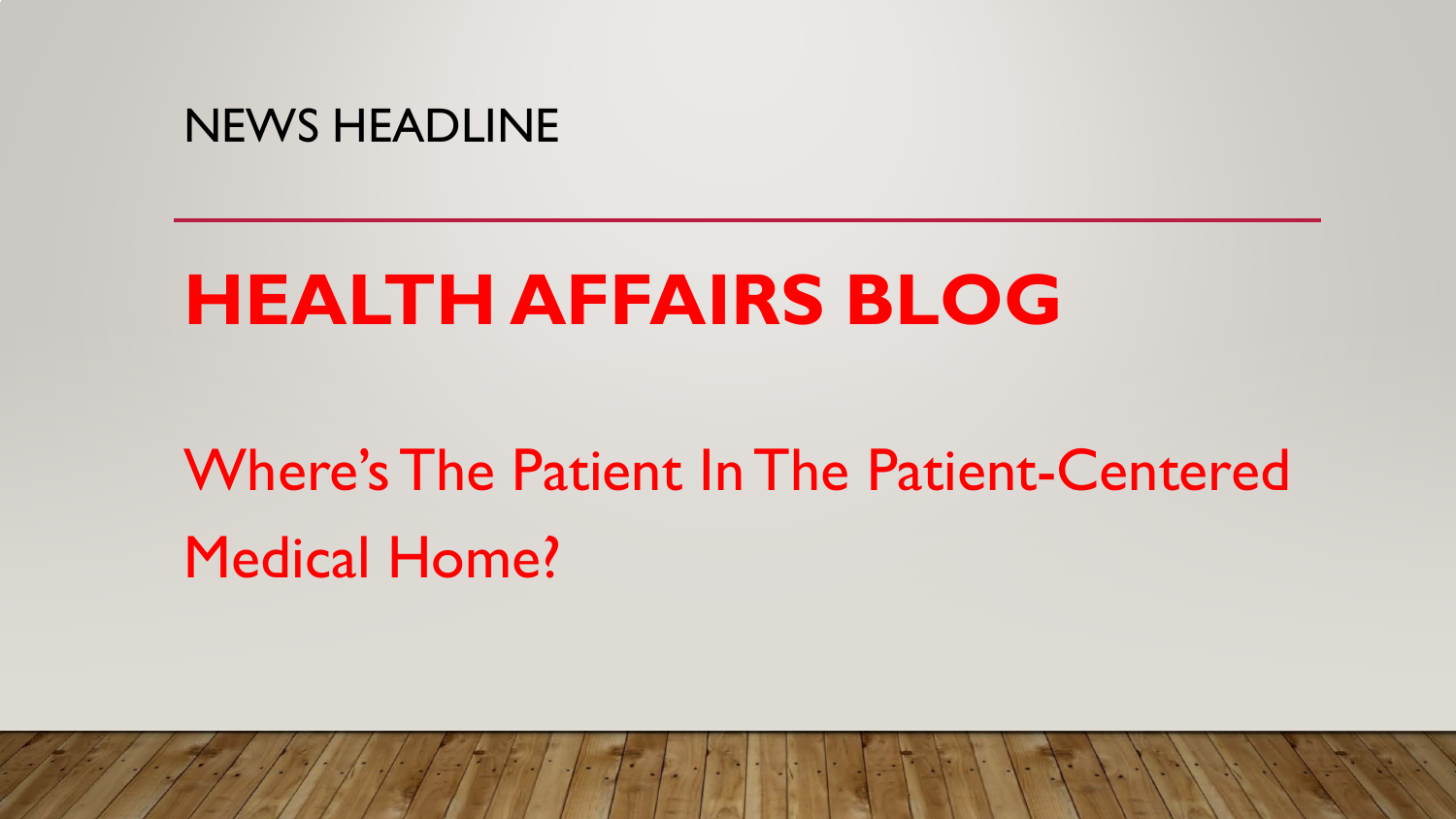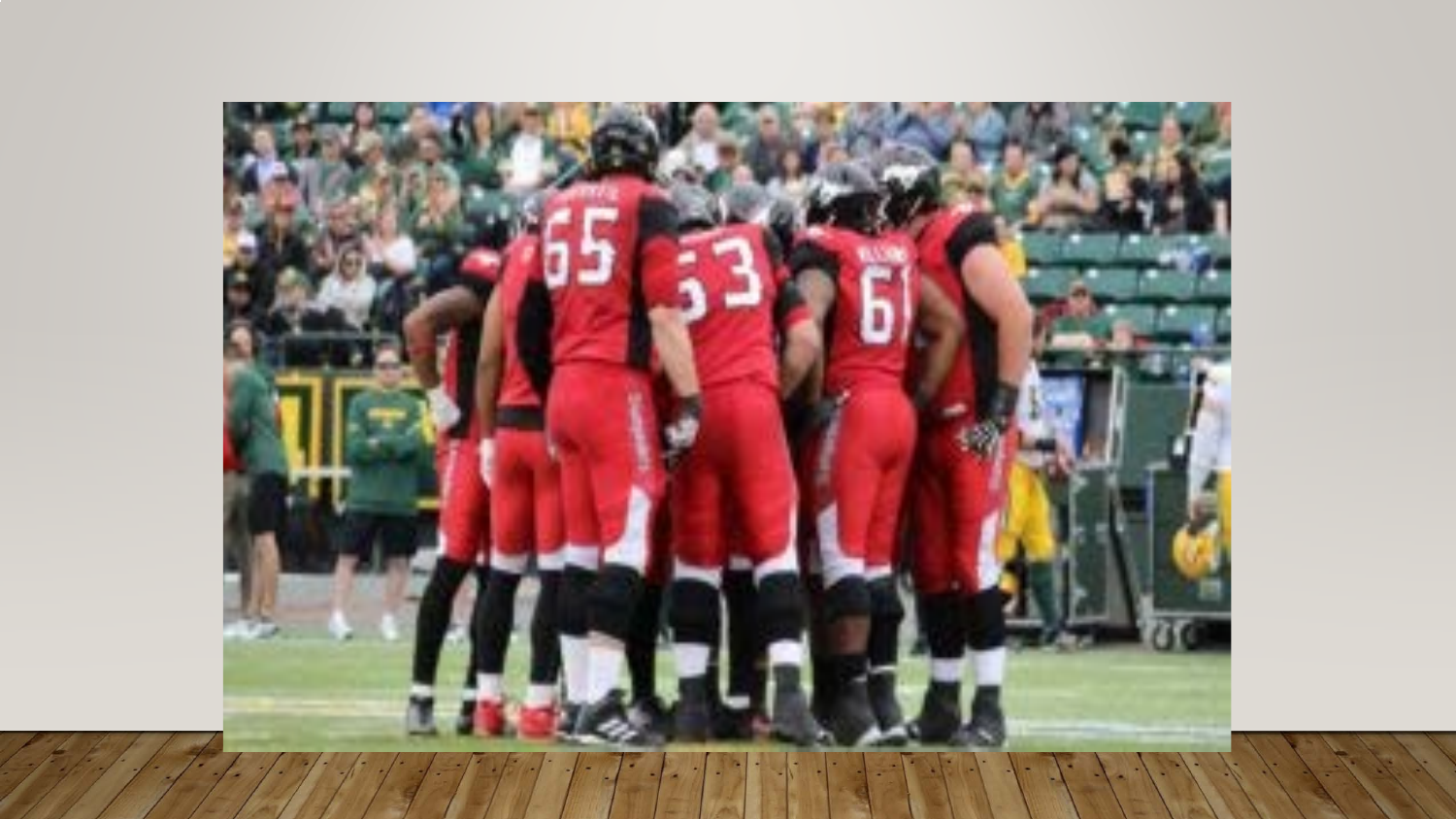

"Look - can you please huddle with your own team!"

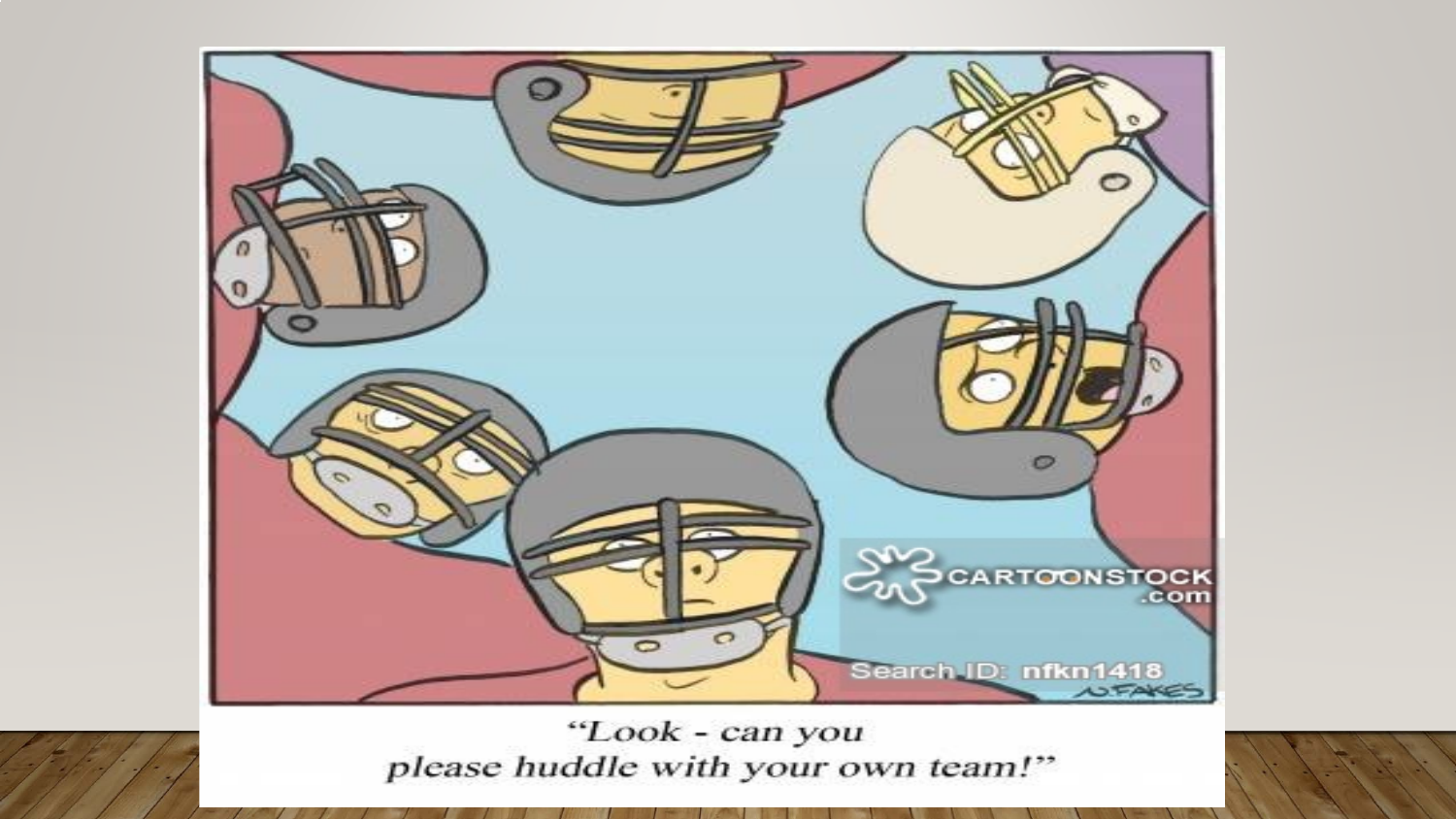#### KNOWLEDGE VS WISDOM

- "The value of experience is not in seeing much, but in seeing wisely"
- Patients know what they WANT
- Wisdom is in seeing how to take that which patient desires and intertwine that with good care

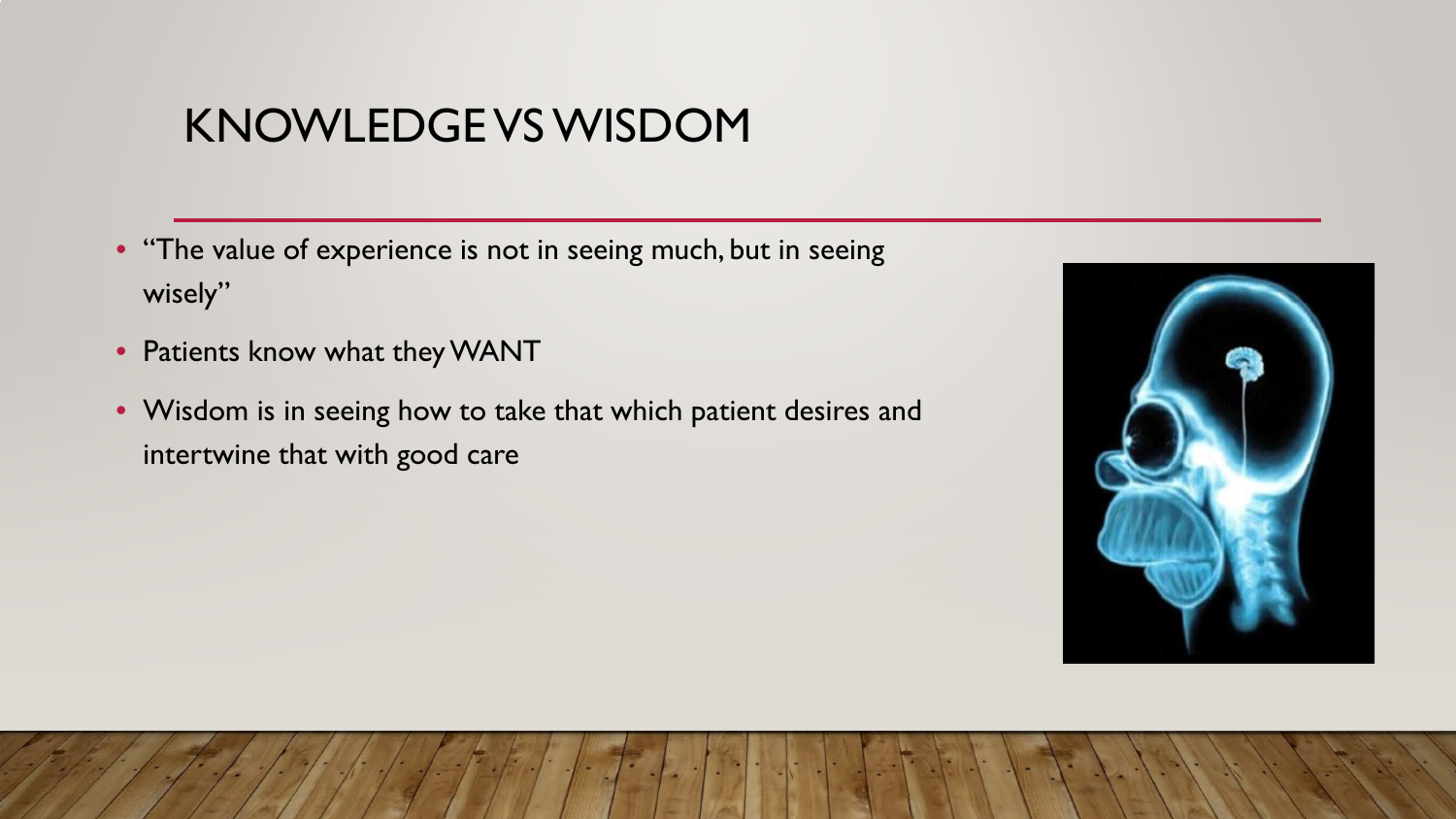#### TRADITIONAL CARE TEAM HUDDLE

- Interpretation of patient outcomes through caregivers
- Need to hear from QB in their own words
- No more interpretations
- Remove bias

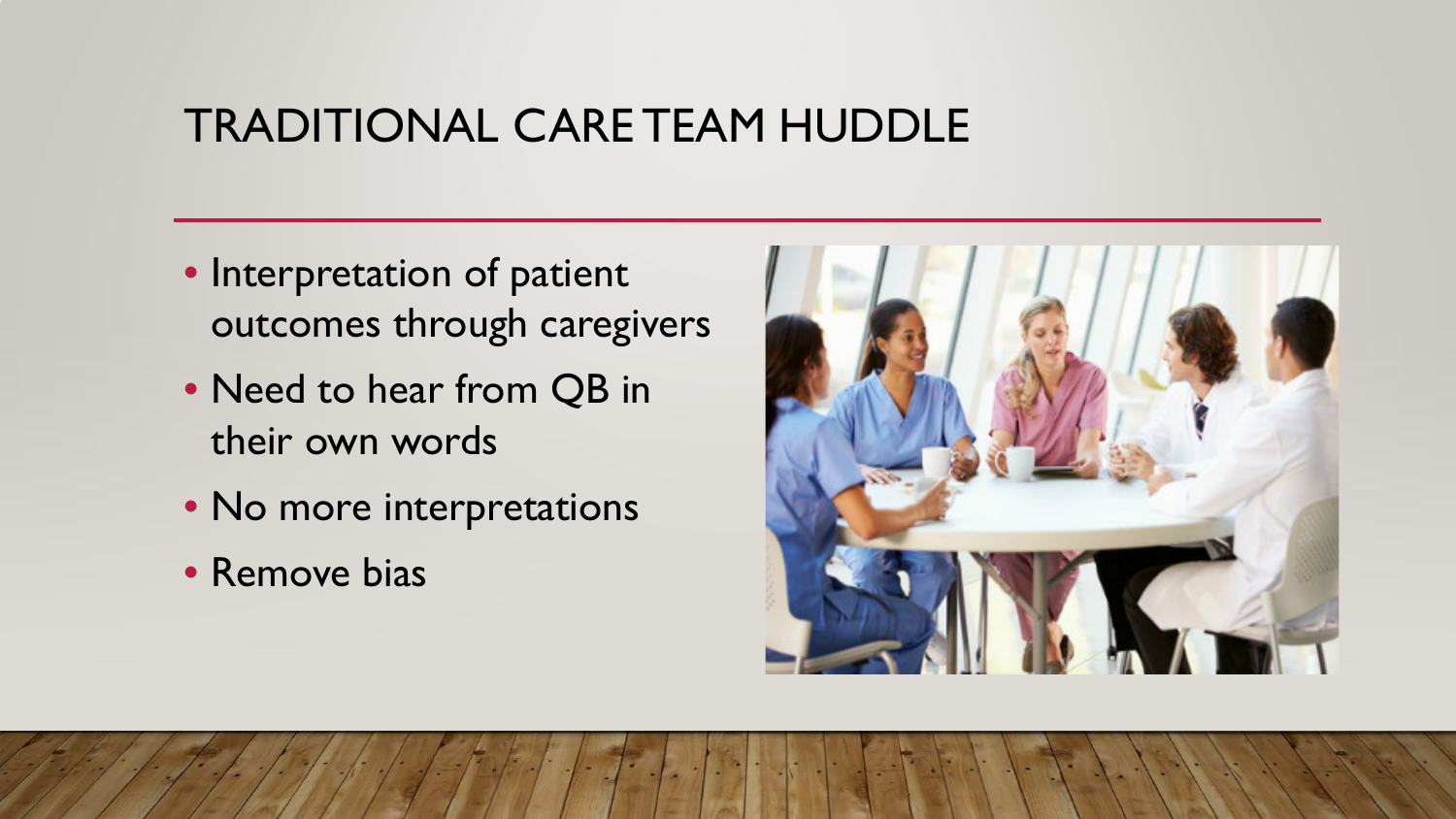#### PATIENT EXPERIENCE

- I know what I need in health care
- I know my body
- I have to trust my providers
- Treat me with respect
- Work with me and not against me

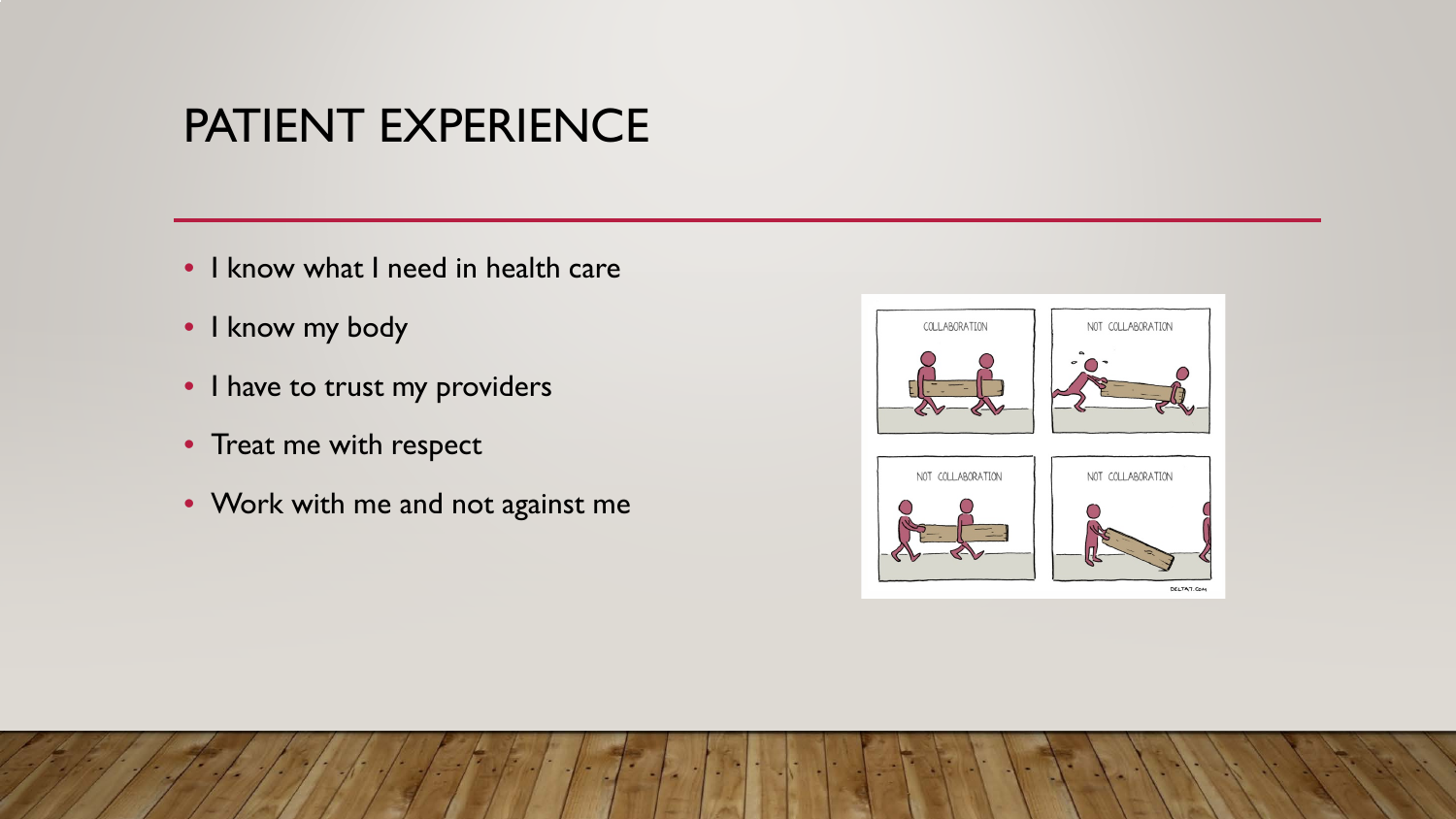#### MULTIPLE INVOLVEMENT

- Involving me in decision making
- Goal setting
- Enhancing my skills, problem-solving
- Follow-up and support
- Increasing access to resources
- I am the reason you have a job!
- Emphasize my central role in managing my illness



http://whsc.emory.edu/home/publications/medicine/emorymedicine/fall2012/img/pg8\_team.jpg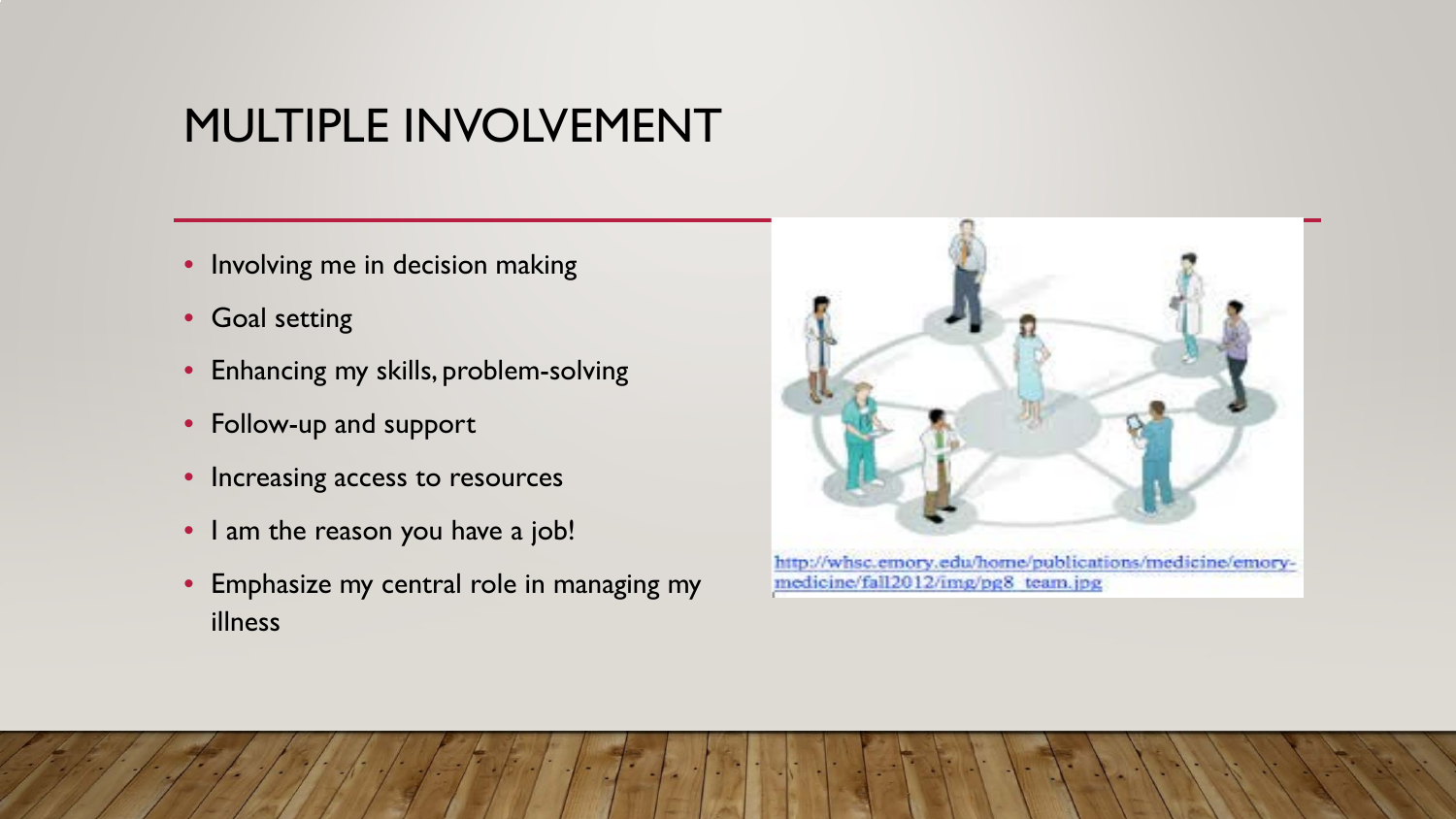#### CARE PLAN DEVELOPMENT

- Two Models
	- Community Pharmacy Led
	- Physician Led
- NON-COLLABORATIVE
- No outcome measures
- Bridge building to enhance patient outcome
- ? Cost Effective

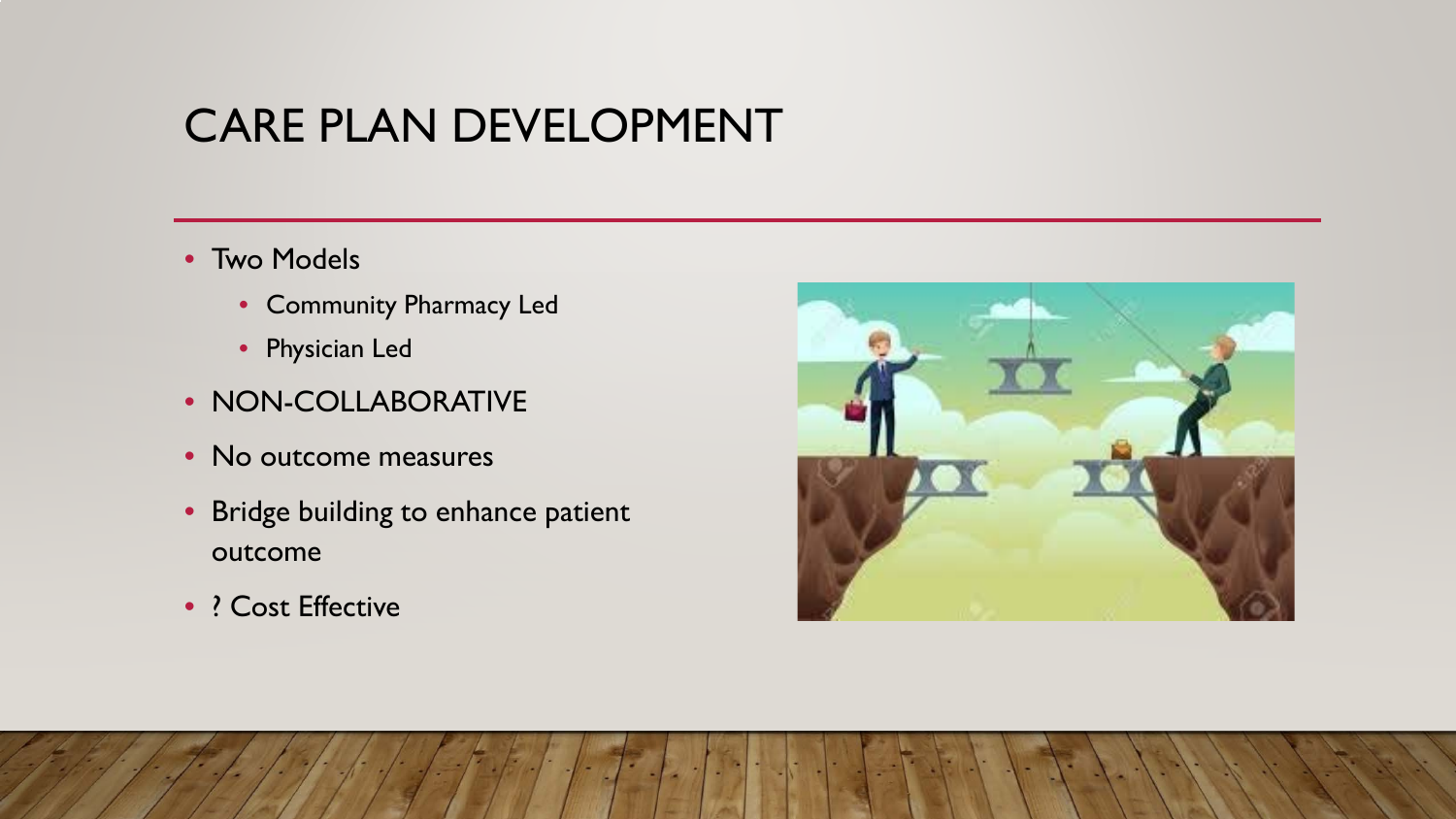## THE PROJECT

- Collaboration between clinic and community pharmacy on complex care plans
- Physician, patient, community pharm involved in evolution of care plan
- PATIENT led

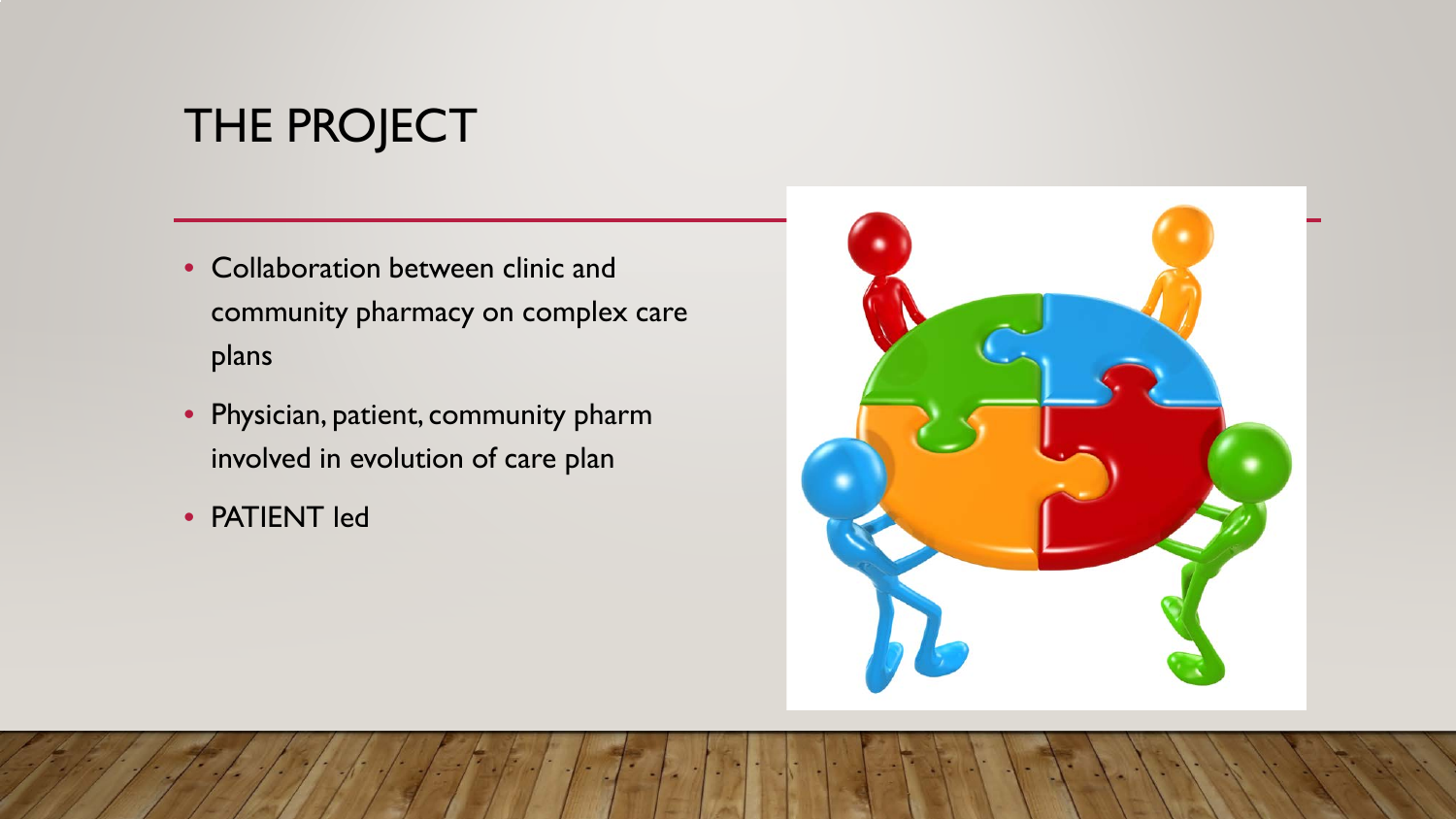## PROJECT

- Monthly follow up built collaboration between the clinic and community pharmacist
- Communication built outside of confines of project
- Scope of practice of partner was also a determinant of success

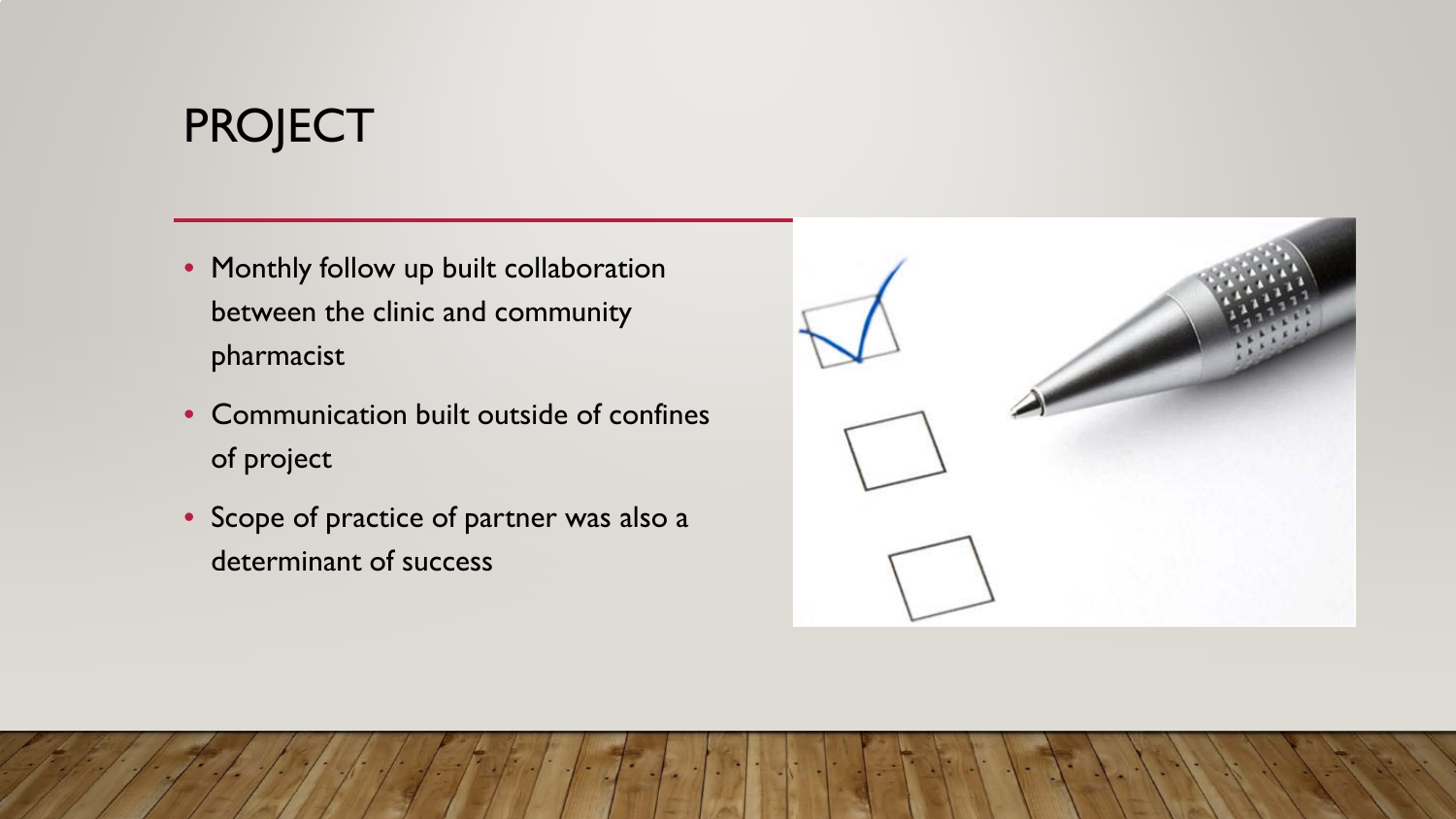#### COLLABORATIVE CARE PLAN

- Understand and choose treatments
- Identify and set goals
- Adopt and change behaviors
- Cope and overcome barriers
- Follow-through
- Communication to team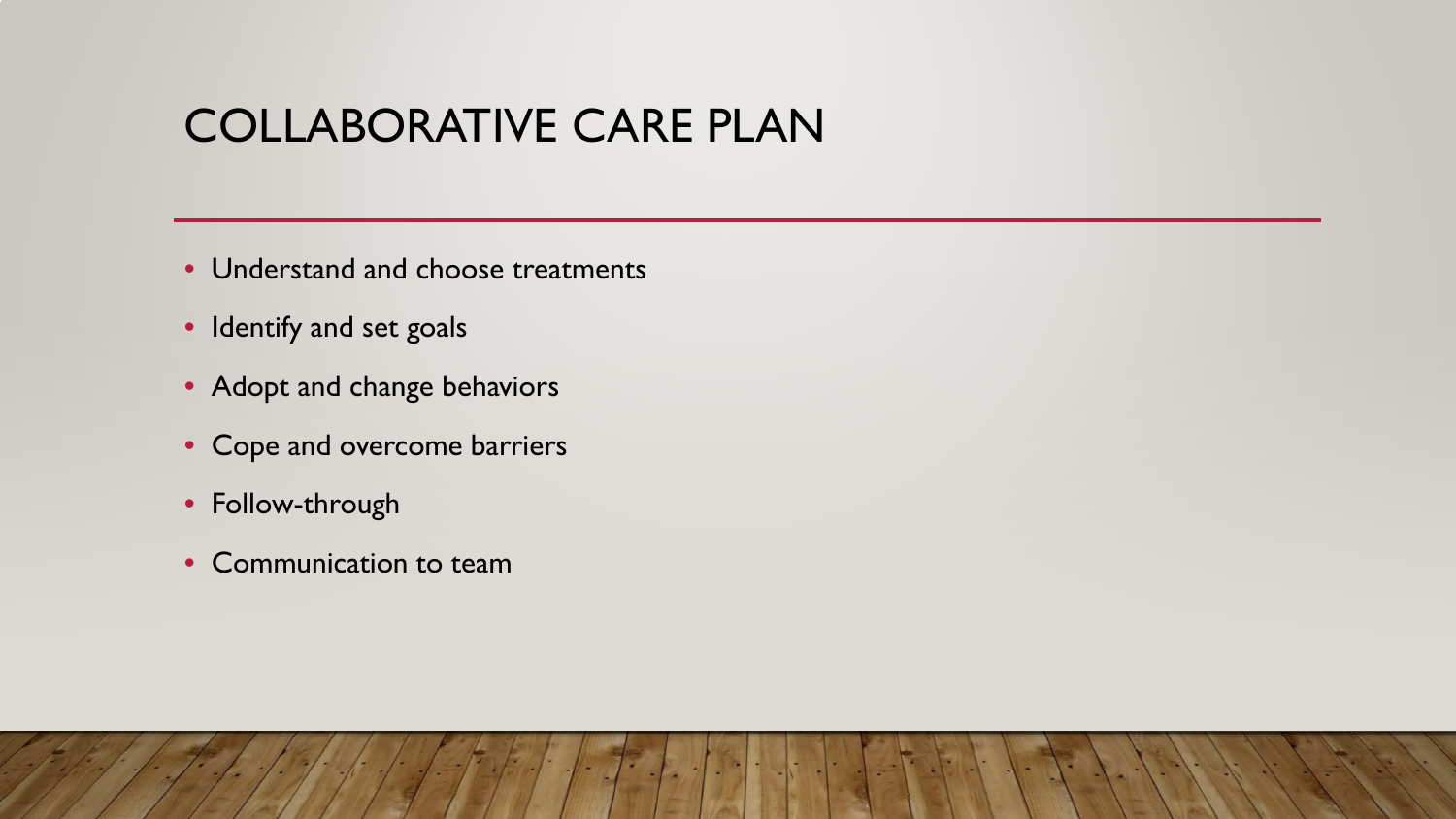#### FOLLOW UP DON'TS

- Lecturing
- Inducing Fear
- Finger-wagging
- "You should"
- Shaming

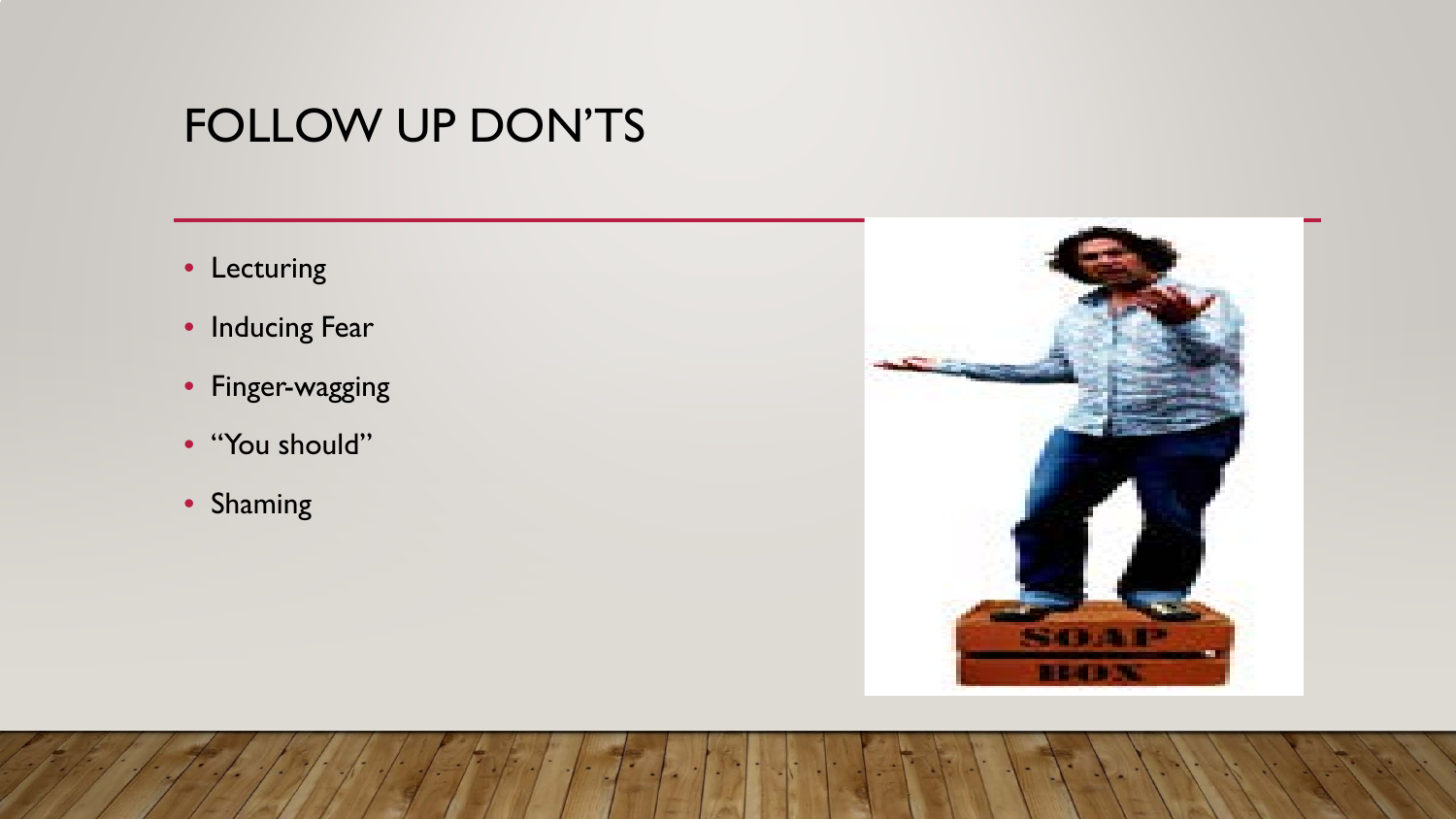

"You have to learn about thousands of diseases, but I only have to focus on fixing what's wrong with ME! Now which one of us do you think is the expert?"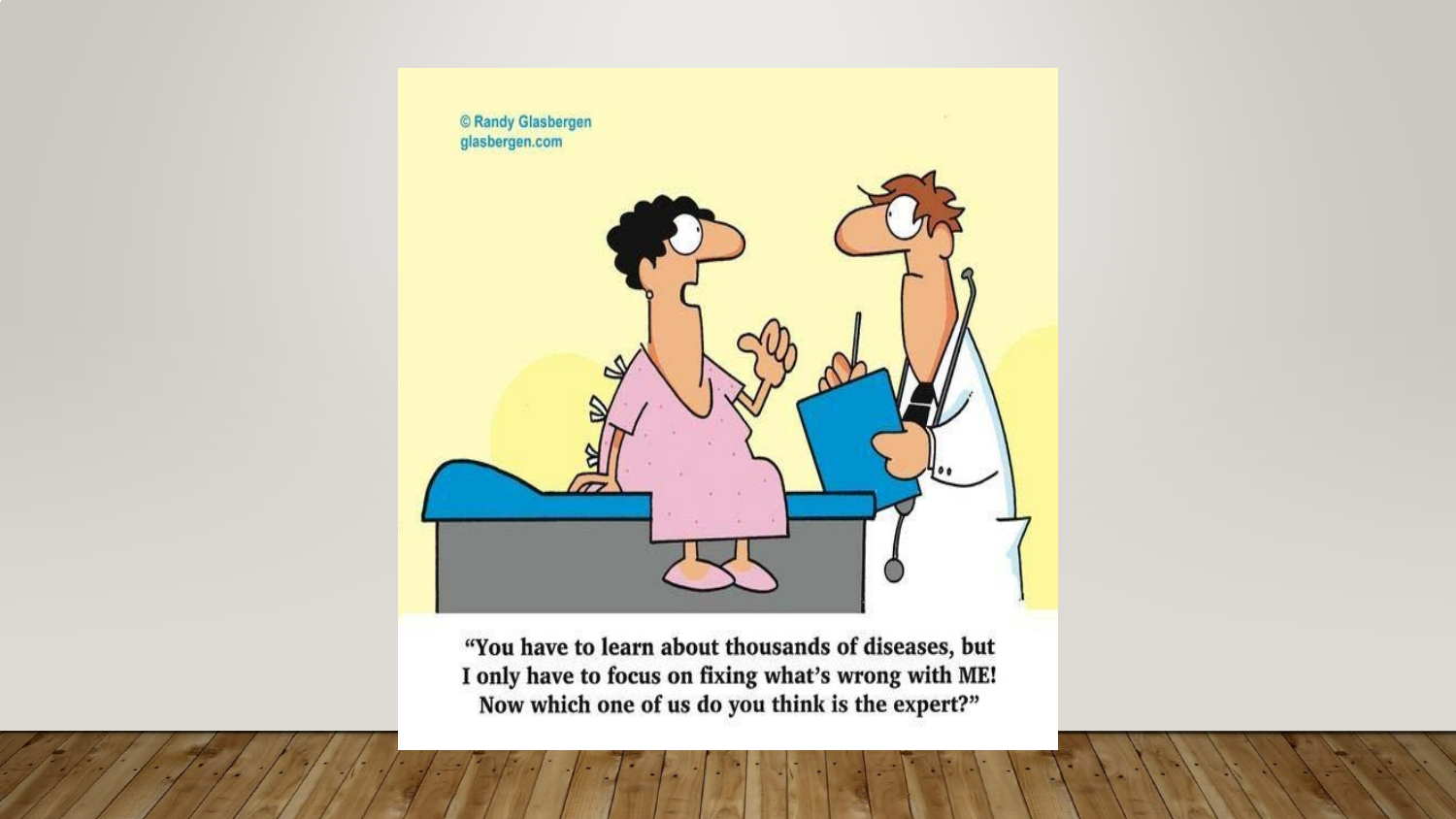#### PATIENT CENTERED CARE

- Relationship building
- Information sharing
- Action Planning
- Problem Solving
- Collaborative goal setting: Makes clinic time more fruitful and productive on each visit

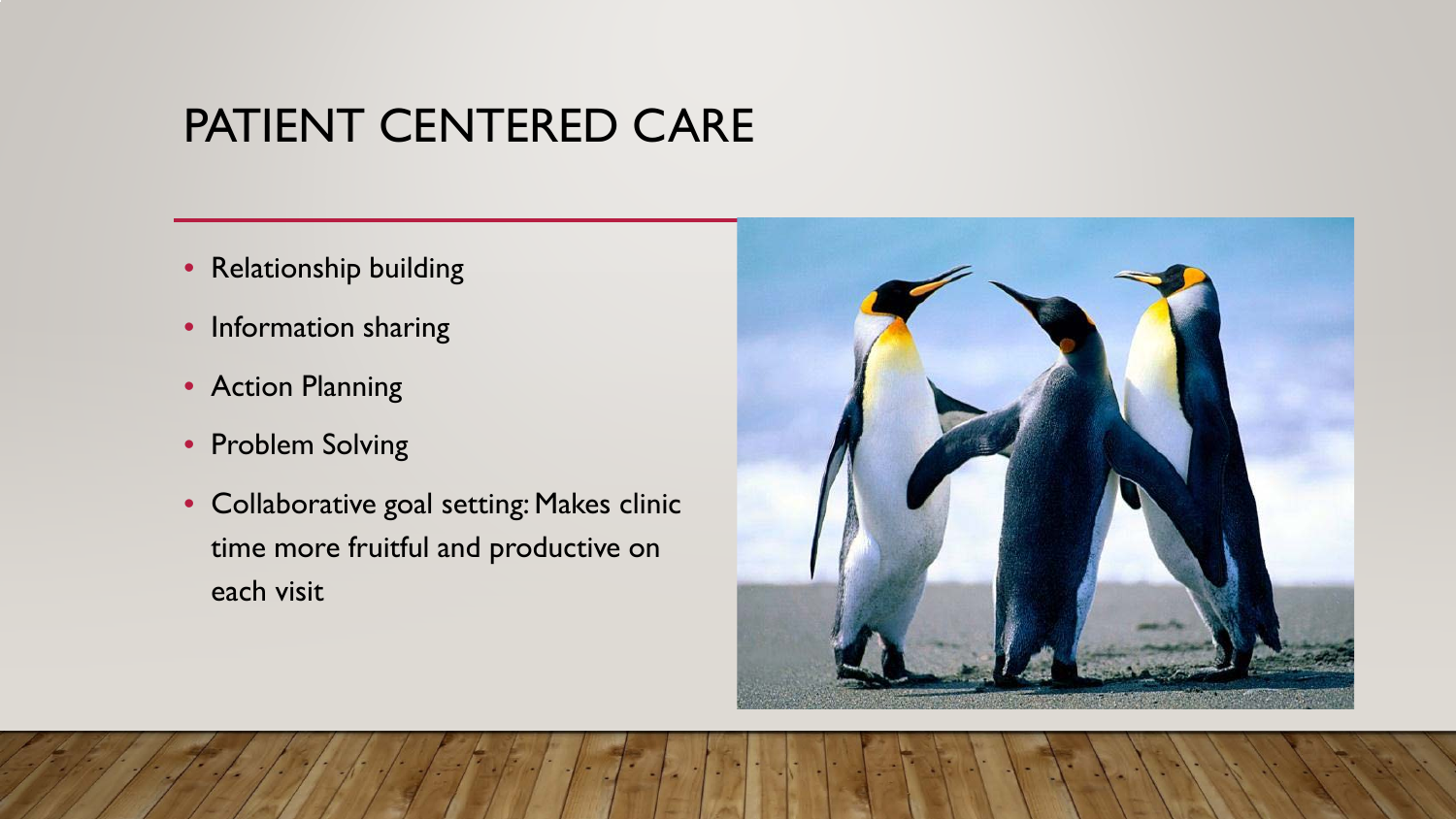

#### © Can Stock Photo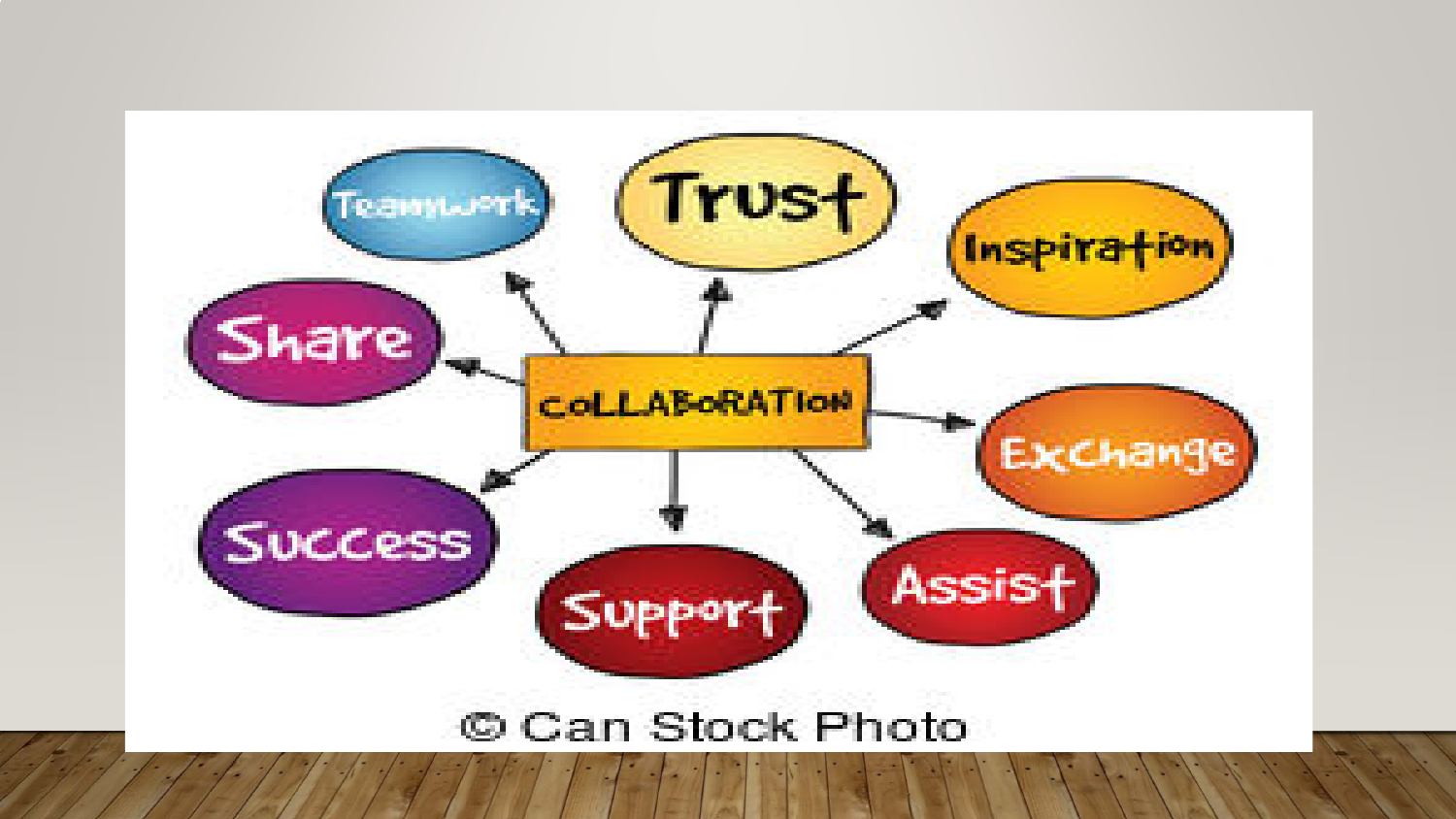#### RELATIONSHIP AND TRUST

- Relationship building takes time
- Relationship building takes time and energy
- Foundational to the collaborative care in the PCMH model

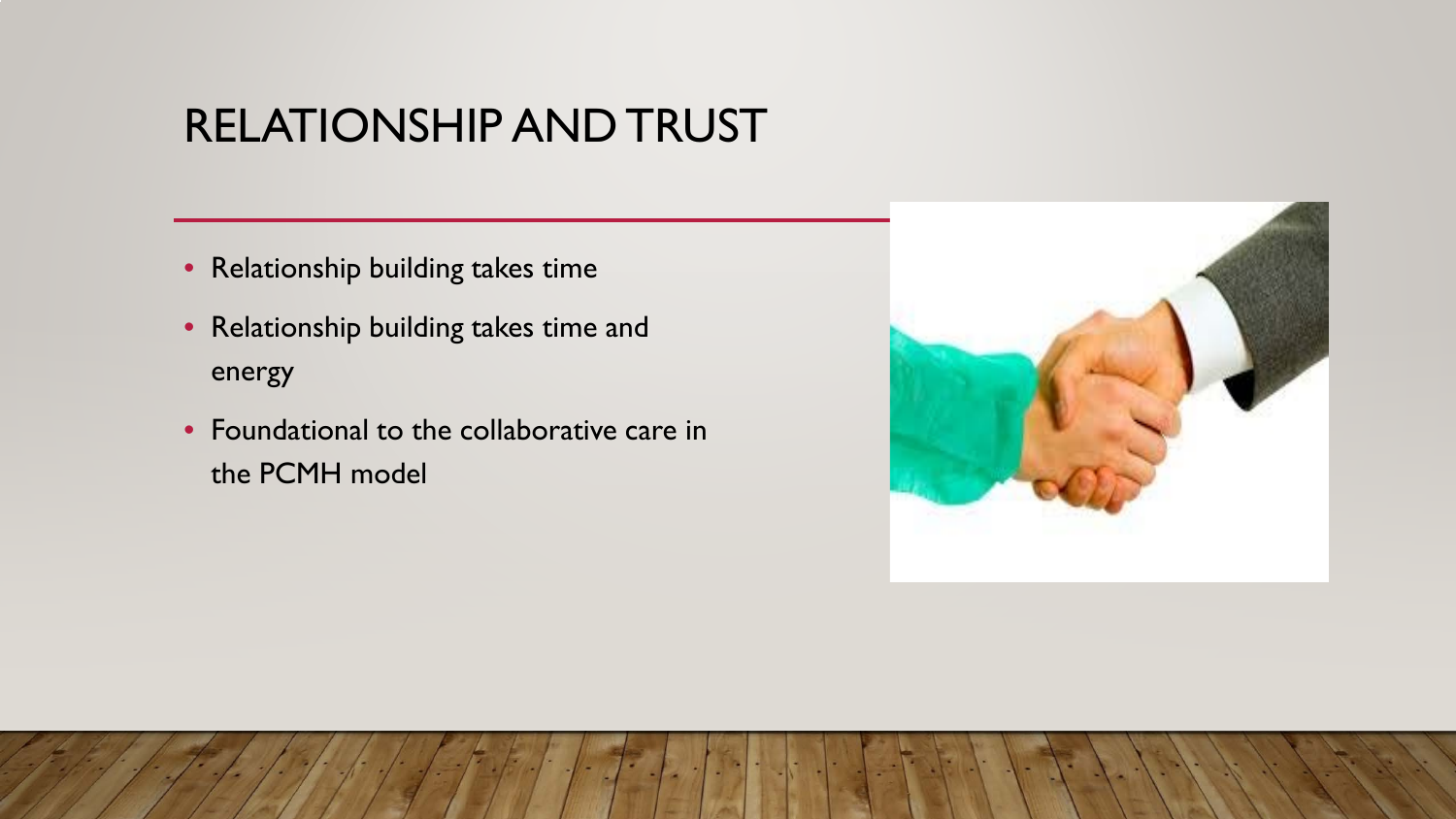#### EVIDENCE

- Collaboration across boundaries:
	- Patients are aware and informed
	- Patients are more engaged
	- Patients will feel empowered
	- Patients have more confidence in healthcare system
	- Partnerships with other providers gives a level of trust to patient
- Makes my job easier and more fruitful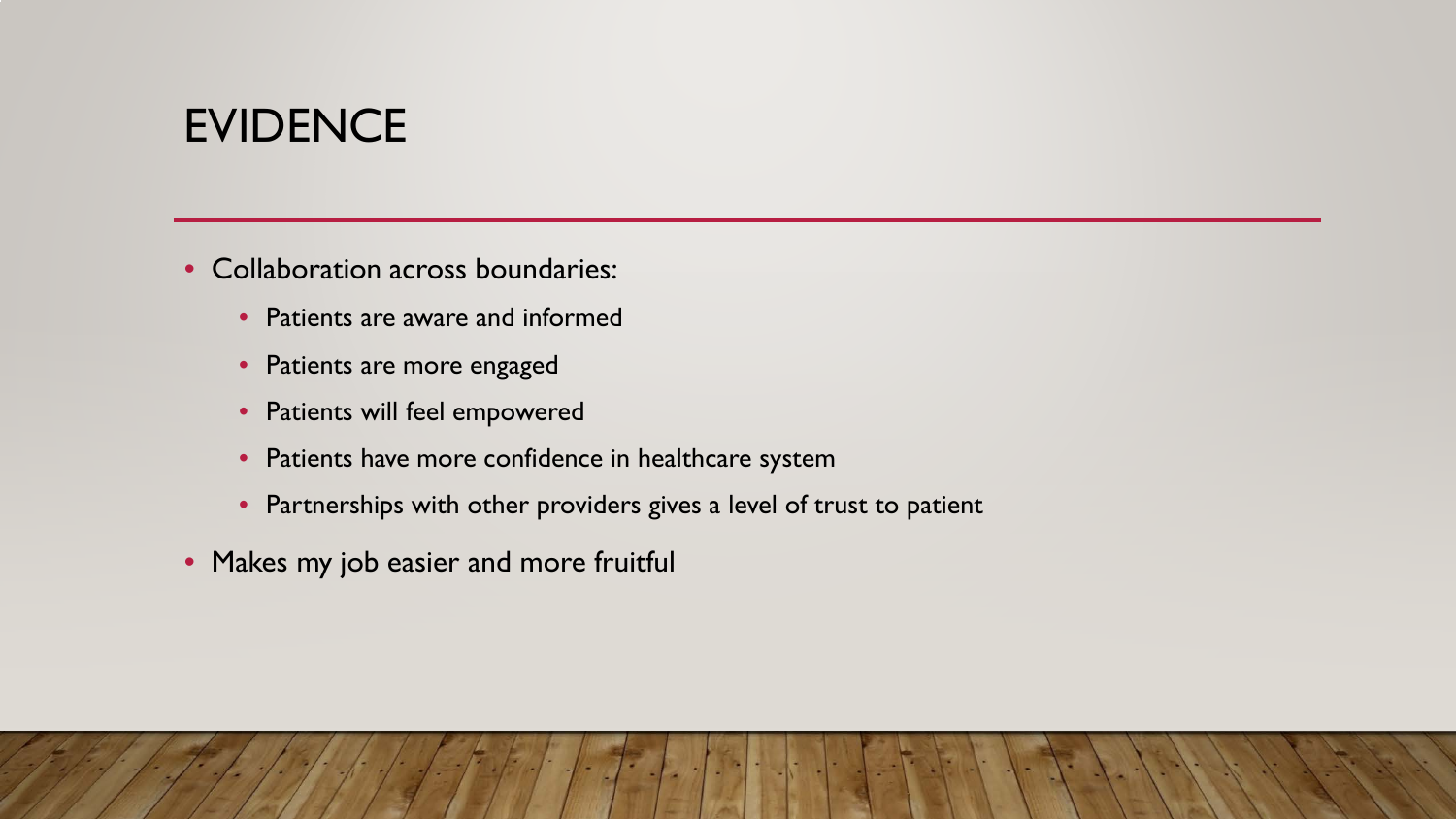#### **OUTCOMES**

- Support network for my practice
- Team is looking out for the patient
- Inspiration and learning from others
- Patient benefits
	- Tangible
	- intangible

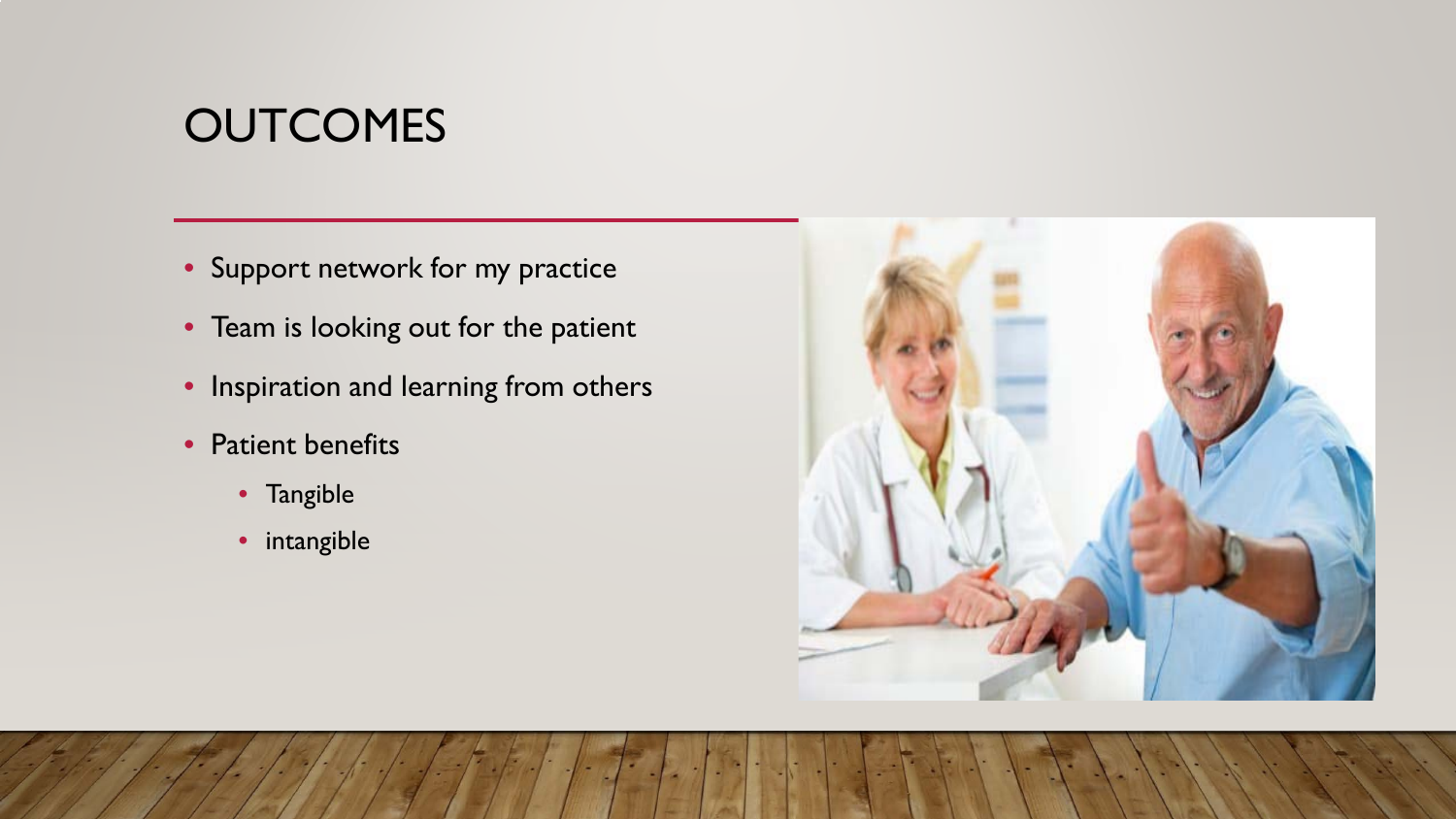#### GOAL OF COLLABORATION IN PCMH

• **"The** *systematic* **provision of education and supportive interventions to increase patients'** *skills and confidence* **in managing their health problems, including regular** *assessment* **of progress and problems,** *goal setting***, and**  *problem-solving support***."** *IOM2003*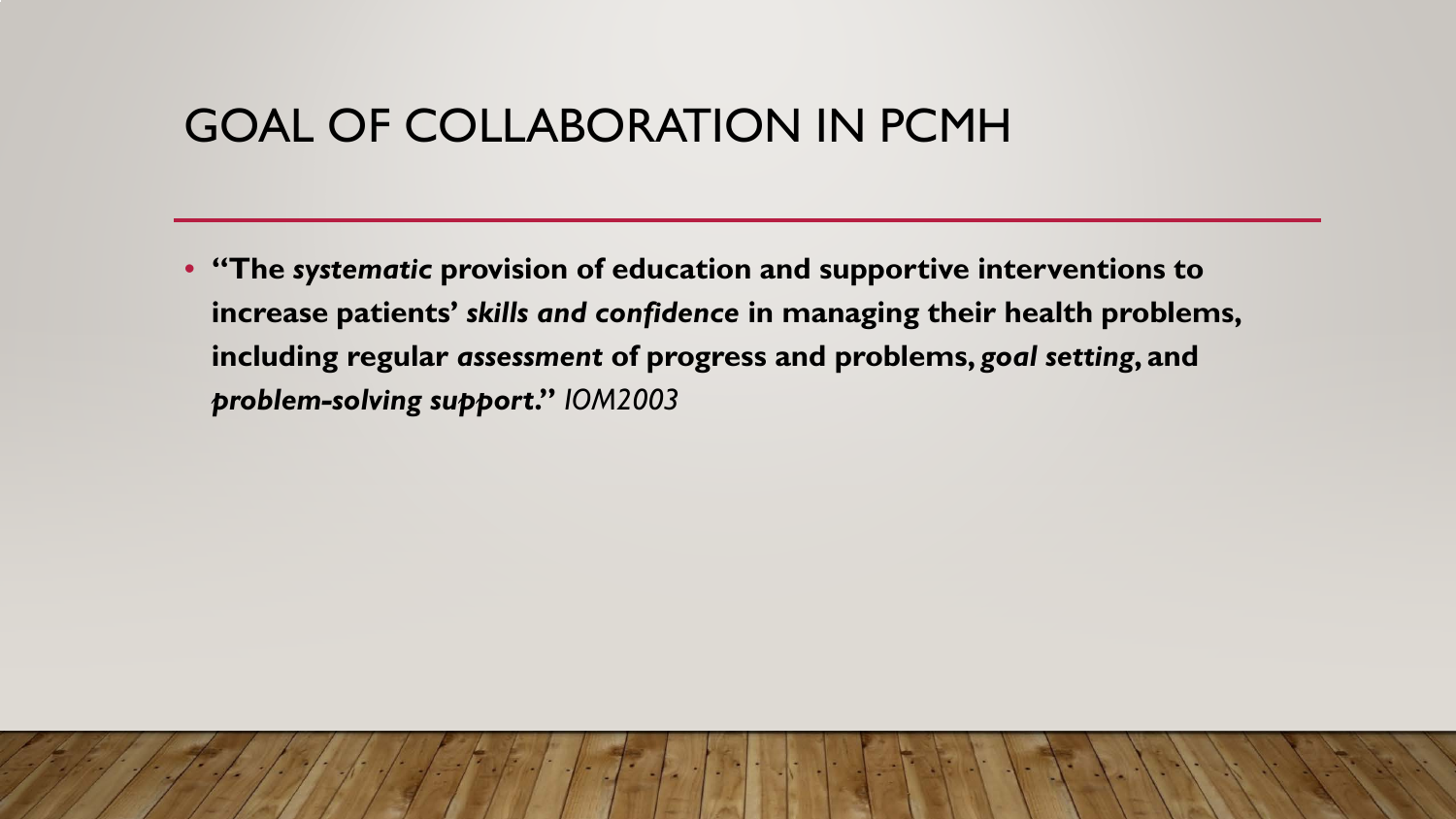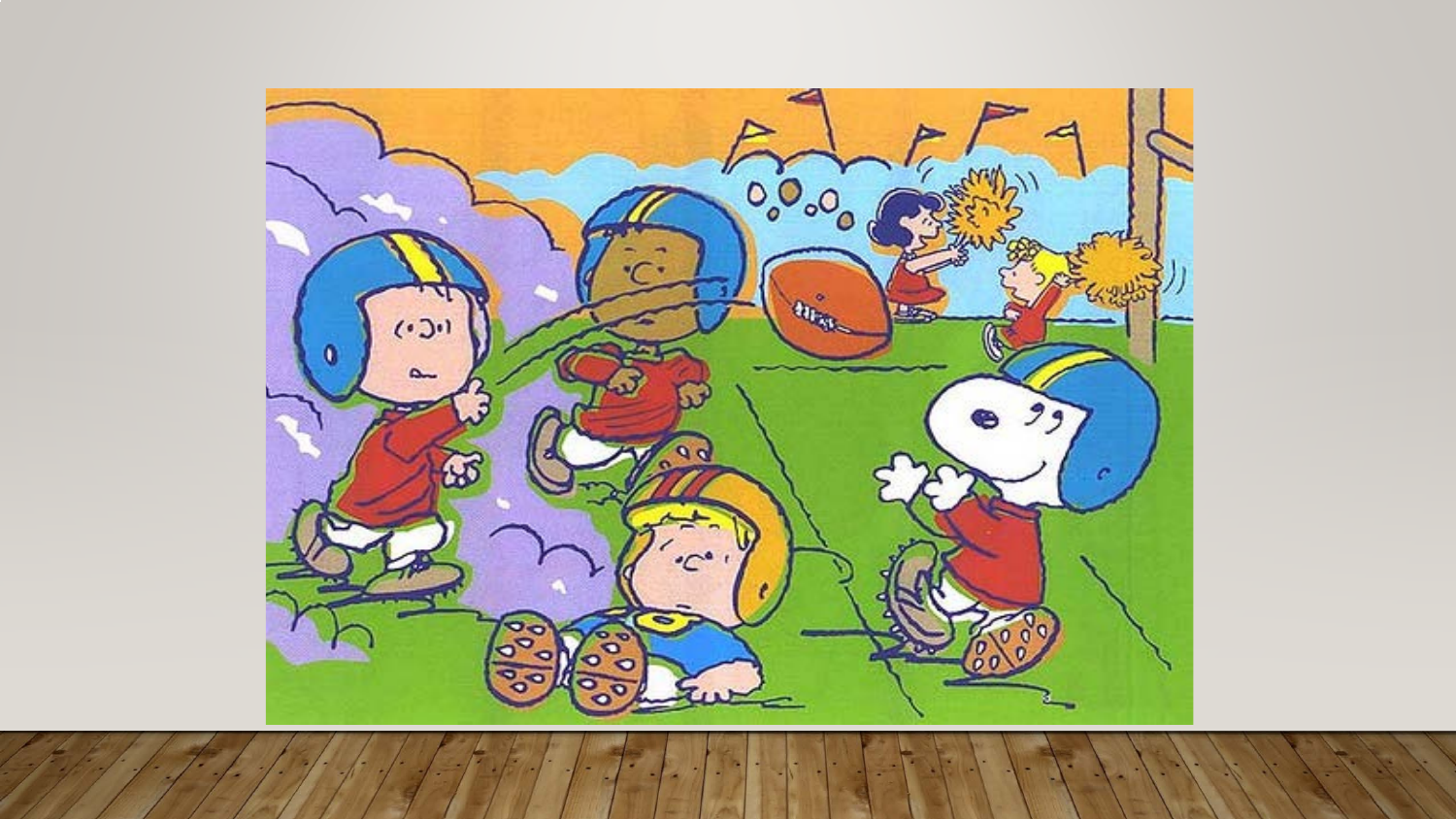#### SUCCESS OF THIS MODEL

- Allied Providers working to full scope of license
- Relationship
- Knowledge
- Trust
- Commitment to PCMH model

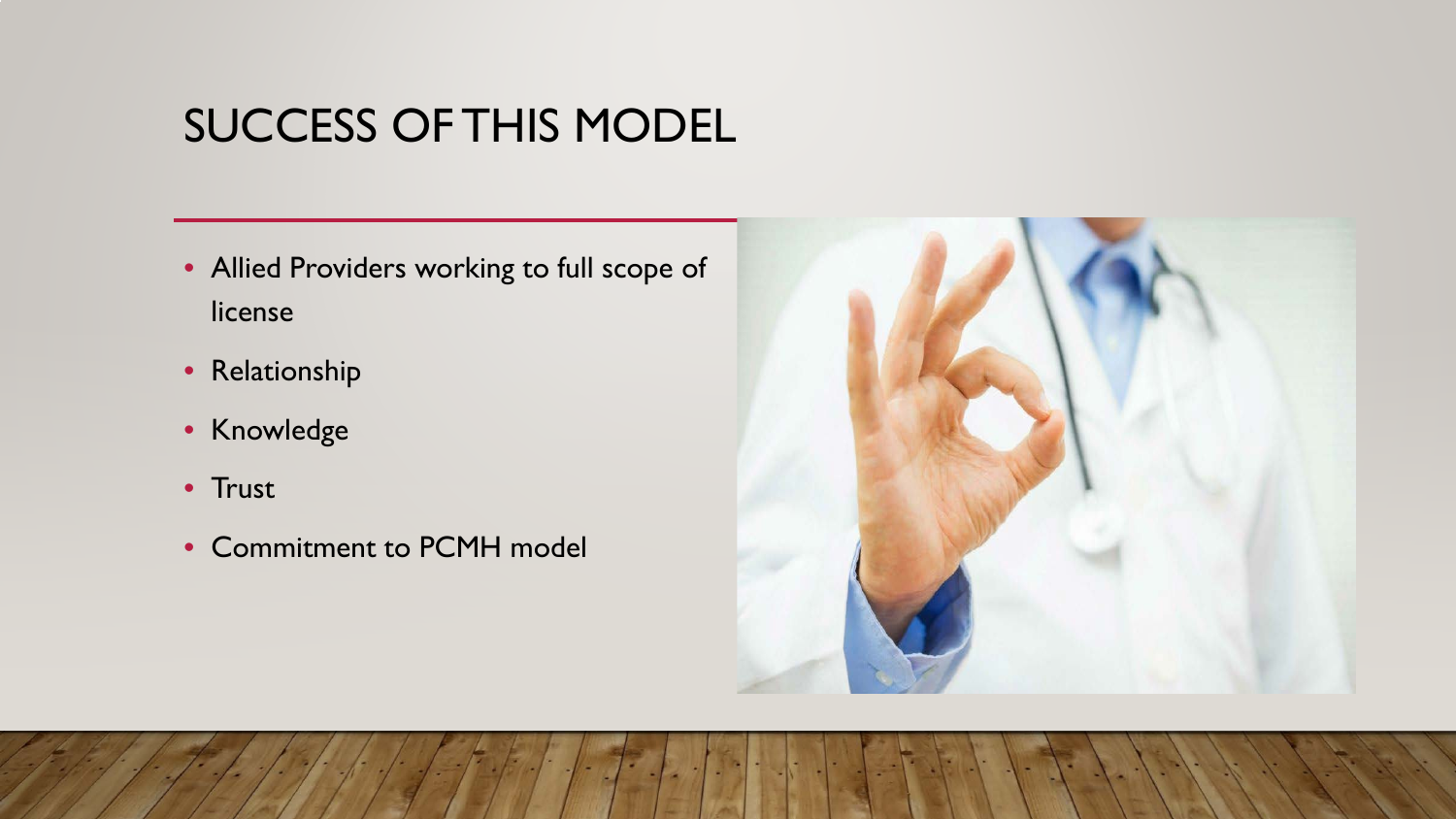#### BACK TO HEADLINE

- Patient-centered care is about respect, engagement and choice
- Respect among providers on the interdisciplinary care teams, respect among patients and providers, and a willingness for all to engage in truly shared decision making
- The beauty of the PCMH lies in its flexibility, its potential, and its dynamic nature as a tool for primary care transformation

# • **It is as much a process as a foundation and structure for care delivery**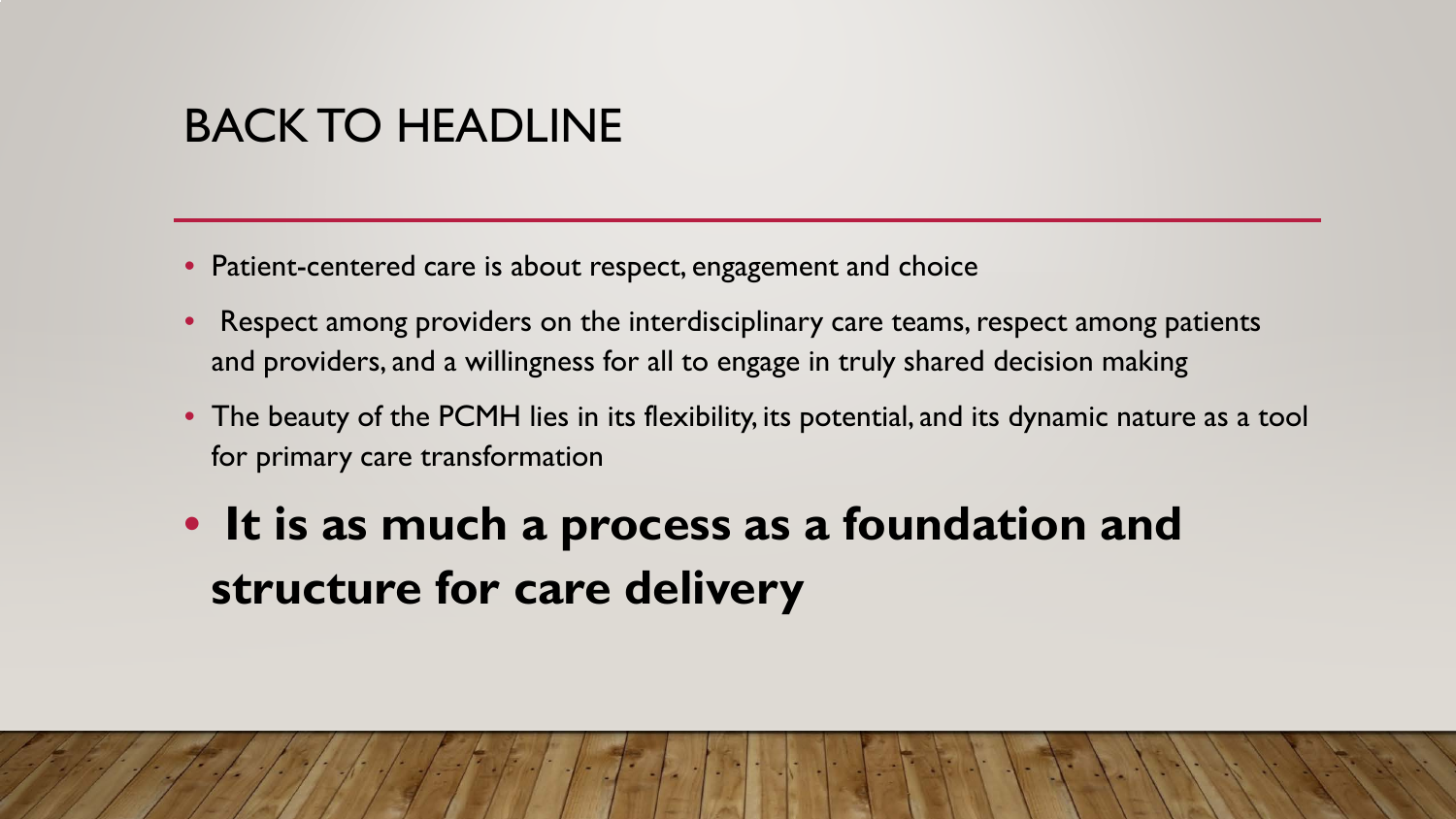#### BARRIERS

- TIME
- RESOURCES
- Reimbursement models
	- Hinder collaboration
	- Incorrect focus
- Education models
- Responsibility

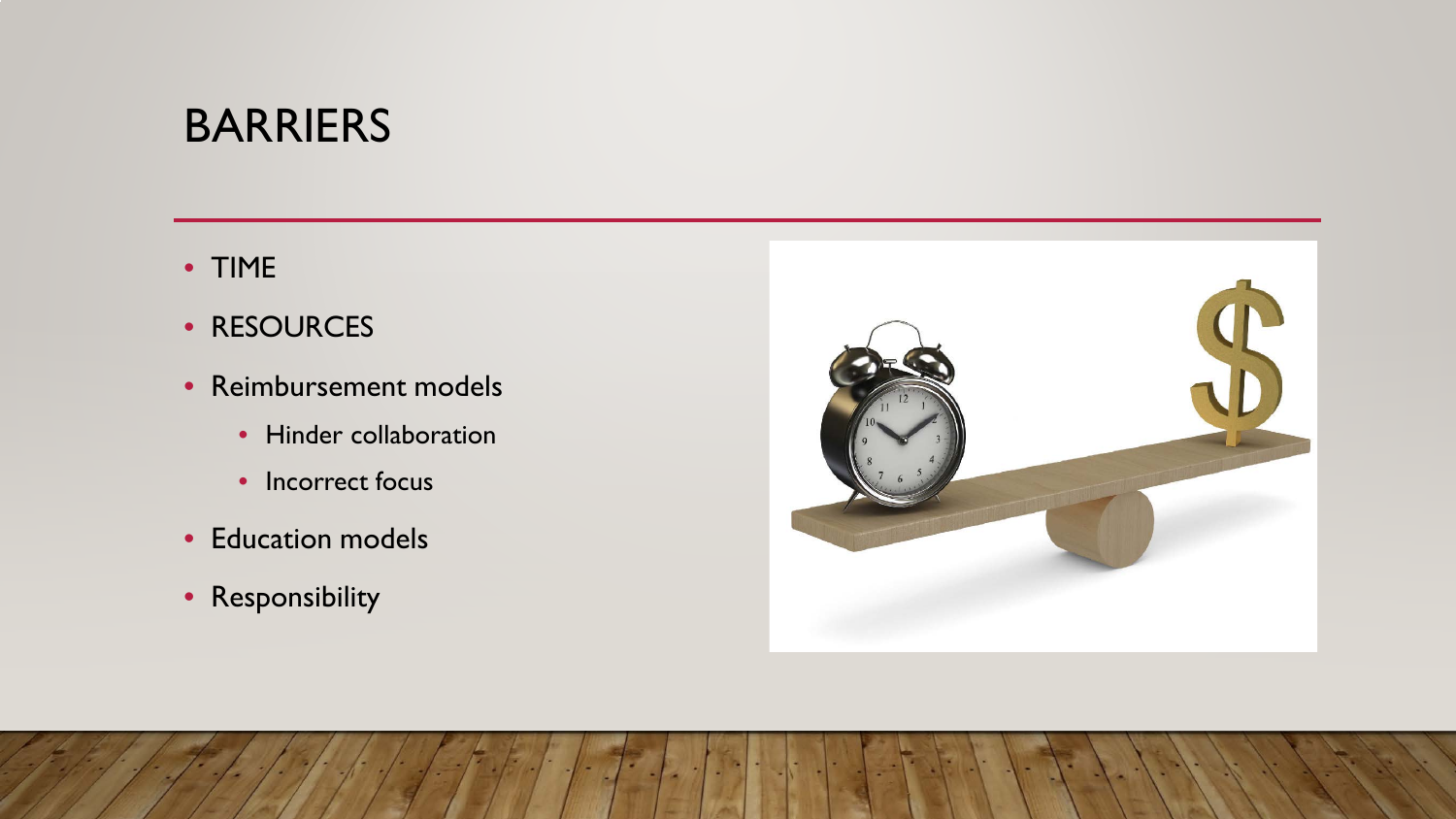